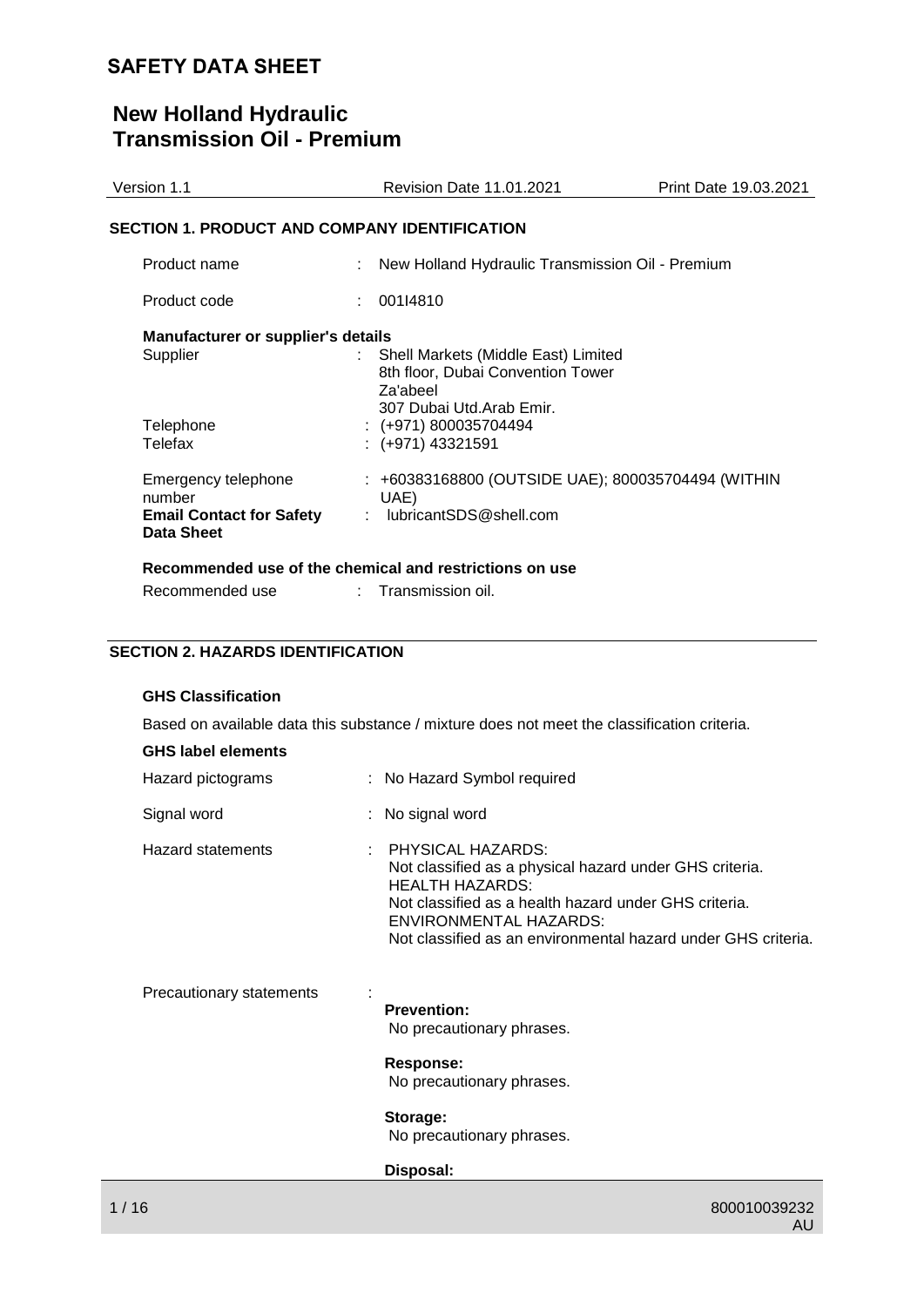# **New Holland Hydraulic Transmission Oil - Premium**

Version 1.1 Revision Date 11.01.2021 Print Date 19.03.2021 No precautionary phrases.

#### **Other hazards which do not result in classification**

Prolonged or repeated skin contact without proper cleaning can clog the pores of the skin resulting in disorders such as oil acne/folliculitis.Used oil may contain harmful impurities.Not classified as flammable but will burn.

### **SECTION 3. COMPOSITION/INFORMATION ON INGREDIENTS**

| Substance / Mixture | : Mixture                                                                                                                                                                                                                                              |
|---------------------|--------------------------------------------------------------------------------------------------------------------------------------------------------------------------------------------------------------------------------------------------------|
| Chemical nature     | : Highly refined mineral oils and additives.<br>The highly refined mineral oil contains <3% (w/w) DMSO-<br>extract, according to IP346.<br>Classification based on DMSO extract content < 3%<br>(Regulation (EC) 1272/2008, Annex VI, Part 3, Note L). |
|                     | : * contains one or more of the following CAS-numbers: 64742-<br>53-6, 64742-54-7, 64742-55-8, 64742-56-9, 64742-65-0,<br>68037-01-4, 72623-86-0, 72623-87-1, 8042-47-5, 848301-69-<br>9, 68649-12-7, 151006-60-9, 163149-28-8.                        |

| <u>Hazardous components</u><br>Chemical name                     | CAS-No.      | Classification                                  | Concentration (%<br>W/W |
|------------------------------------------------------------------|--------------|-------------------------------------------------|-------------------------|
| Interchangeable low<br>viscosity base oil<br>(<20,5 cSt @40°C) * | Not Assigned | Asp. Tox.1; H304                                | -90<br>$0 -$            |
| Alkyl borate                                                     | Not Assigned | Skin Sens.1B; H317                              | $0.1 - 0.9$             |
| Borated ester **                                                 | Not Assigned | Skin Sens.1B; H317                              | $-0.9$<br>0.1           |
| Dialkylamine alkylene<br>glycol                                  | Not Assigned | Skin Sens.1B; H317<br>Aquatic Chronic3;<br>H412 | $0.1 - 0.9$             |
| Calcium alkaryl<br>sulphonate**                                  | Not Assigned | Skin Sens.1B; H317                              | $0.1 - 0.9$             |

\*\* polymer exempt.

Hazardous components

For explanation of abbreviations see section 16.

## **SECTION 4. FIRST-AID MEASURES**

| If inhaled              | : No treatment necessary under normal conditions of use.<br>If symptoms persist, obtain medical advice.                                                                      |
|-------------------------|------------------------------------------------------------------------------------------------------------------------------------------------------------------------------|
| In case of skin contact | : Remove contaminated clothing. Flush exposed area with<br>water and follow by washing with soap if available.<br>If persistent irritation occurs, obtain medical attention. |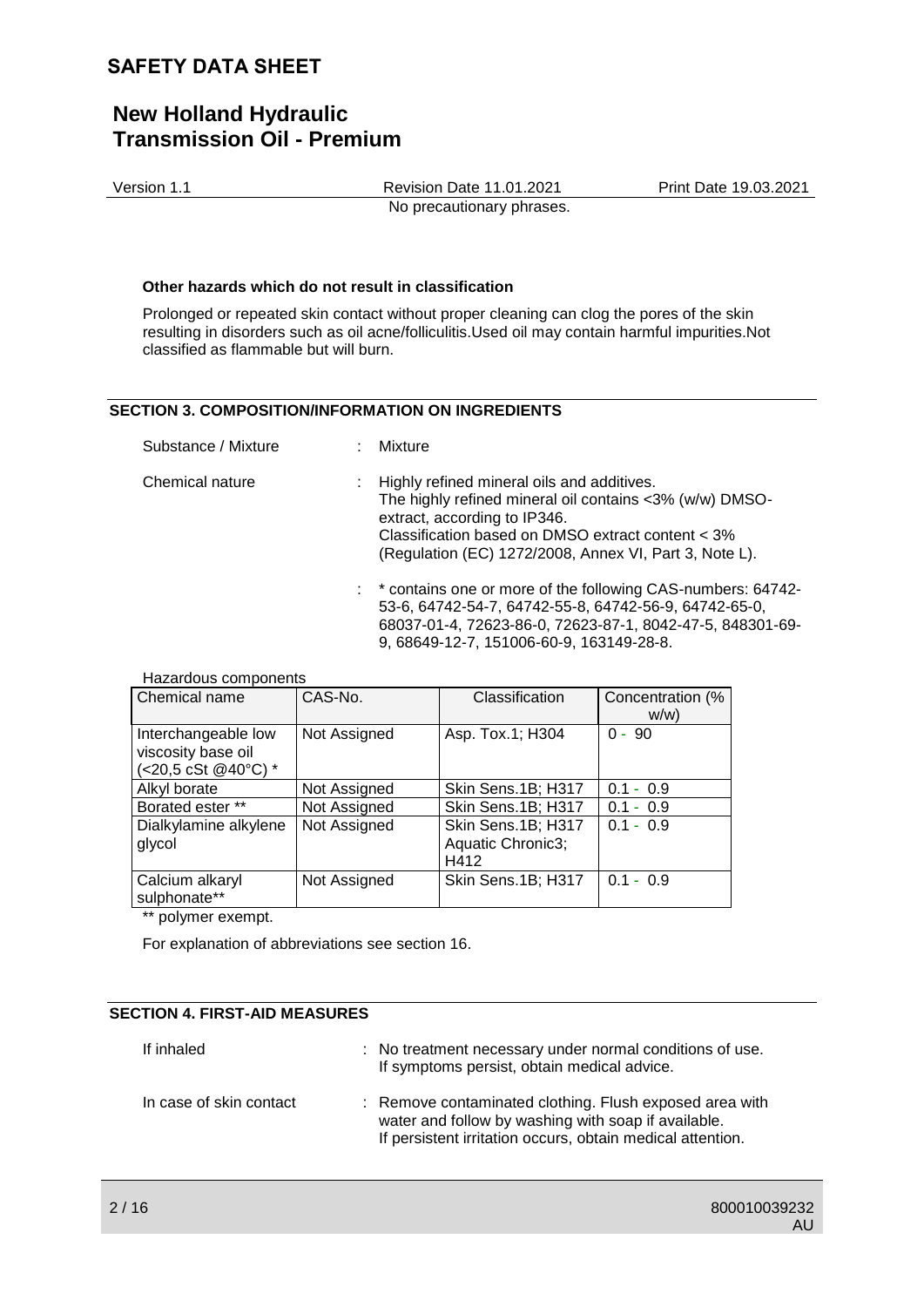# **New Holland Hydraulic Transmission Oil - Premium**

| Version 1.1                                                       | Revision Date 11.01.2021                                                                                                                                                                    | Print Date 19.03.2021 |
|-------------------------------------------------------------------|---------------------------------------------------------------------------------------------------------------------------------------------------------------------------------------------|-----------------------|
| In case of eye contact                                            | : Flush eye with copious quantities of water.<br>Remove contact lenses, if present and easy to do. Continue<br>rinsing.<br>If persistent irritation occurs, obtain medical attention.       |                       |
| If swallowed                                                      | : In general no treatment is necessary unless large quantities<br>are swallowed, however, get medical advice.                                                                               |                       |
| Most important symptoms<br>and effects, both acute and<br>delayed | : Oil acne/folliculitis signs and symptoms may include formation<br>of black pustules and spots on the skin of exposed areas.<br>Ingestion may result in nausea, vomiting and/or diarrhoea. |                       |
| Protection of first-aiders                                        | : When administering first aid, ensure that you are wearing the<br>appropriate personal protective equipment according to the<br>incident, injury and surroundings.                         |                       |
| Notes to physician                                                | : Treat symptomatically.                                                                                                                                                                    |                       |

## **SECTION 5. FIRE-FIGHTING MEASURES**

| Suitable extinguishing media                     | : Foam, water spray or fog. Dry chemical powder, carbon<br>dioxide, sand or earth may be used for small fires only.                                                                                                                                                                                                                                                       |
|--------------------------------------------------|---------------------------------------------------------------------------------------------------------------------------------------------------------------------------------------------------------------------------------------------------------------------------------------------------------------------------------------------------------------------------|
| Unsuitable extinguishing<br>media                | : Do not use water in a jet.                                                                                                                                                                                                                                                                                                                                              |
| Specific hazards during<br>firefighting          | : Hazardous combustion products may include:<br>A complex mixture of airborne solid and liquid particulates and<br>gases (smoke).<br>Carbon monoxide may be evolved if incomplete combustion<br>occurs.<br>Unidentified organic and inorganic compounds.                                                                                                                  |
| Specific extinguishing<br>methods                | : Use extinguishing measures that are appropriate to local<br>circumstances and the surrounding environment.                                                                                                                                                                                                                                                              |
| Special protective equipment<br>for firefighters | : Proper protective equipment including chemical resistant<br>gloves are to be worn; chemical resistant suit is indicated if<br>large contact with spilled product is expected. Self-Contained<br>Breathing Apparatus must be worn when approaching a fire in<br>a confined space. Select fire fighter's clothing approved to<br>relevant Standards (e.g. Europe: EN469). |
| Hazchem Code                                     | <b>NONE</b>                                                                                                                                                                                                                                                                                                                                                               |

## **SECTION 6. ACCIDENTAL RELEASE MEASURES**

| Personal precautions,    | : Avoid contact with skin and eyes. |
|--------------------------|-------------------------------------|
| protective equipment and |                                     |
| emergency procedures     |                                     |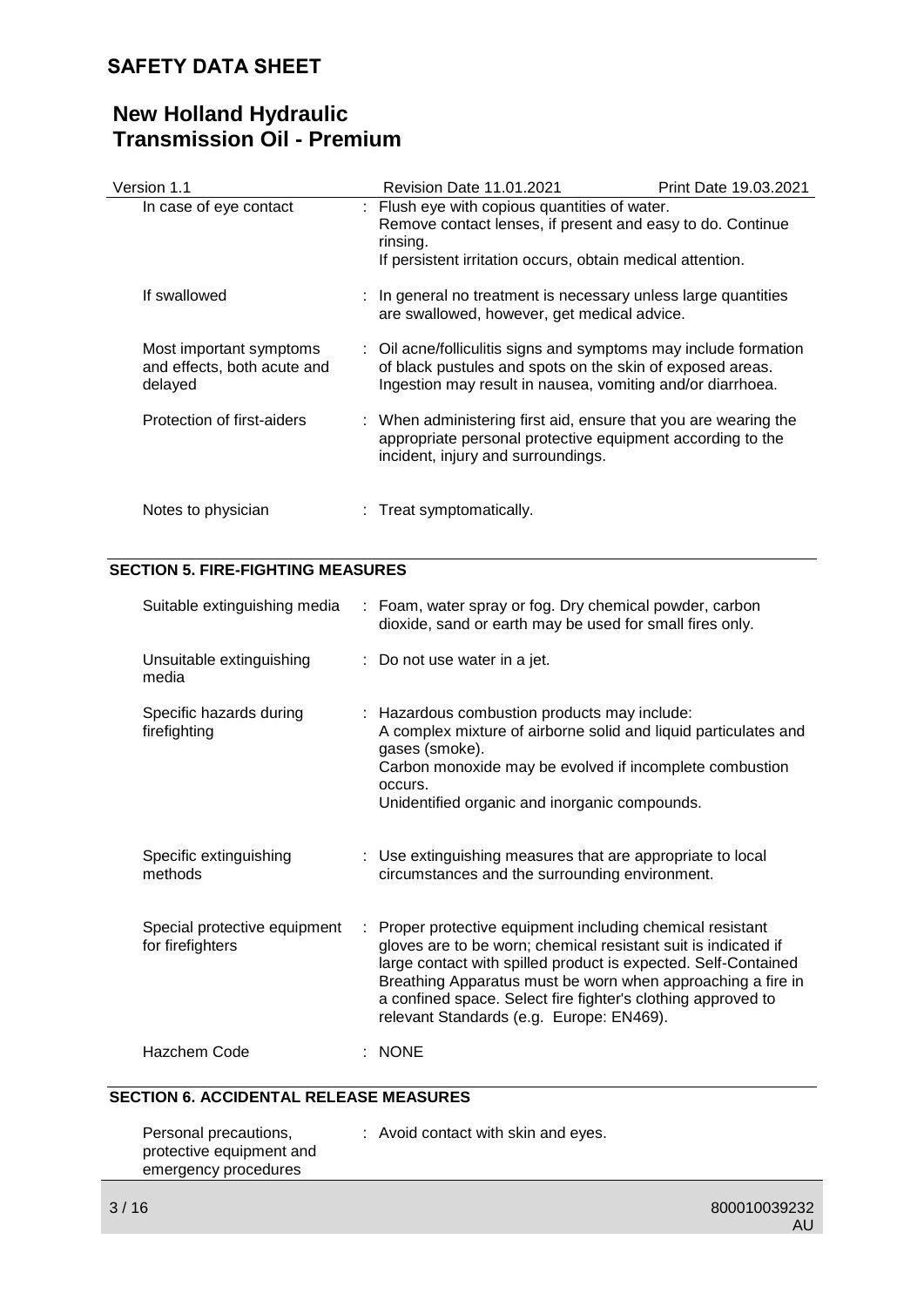# **New Holland Hydraulic Transmission Oil - Premium**

| Version 1.1                                              | <b>Revision Date 11.01.2021</b>                                                                                                                                                                                                                                                                                              | Print Date 19.03.2021 |
|----------------------------------------------------------|------------------------------------------------------------------------------------------------------------------------------------------------------------------------------------------------------------------------------------------------------------------------------------------------------------------------------|-----------------------|
| Environmental precautions                                | : Use appropriate containment to avoid environmental<br>contamination. Prevent from spreading or entering drains,<br>ditches or rivers by using sand, earth, or other appropriate<br>barriers.                                                                                                                               |                       |
|                                                          | Local authorities should be advised if significant spillages<br>cannot be contained.                                                                                                                                                                                                                                         |                       |
| Methods and materials for<br>containment and cleaning up | : Slippery when spilt. Avoid accidents, clean up immediately.<br>Prevent from spreading by making a barrier with sand, earth<br>or other containment material.<br>Reclaim liquid directly or in an absorbent.<br>Soak up residue with an absorbent such as clay, sand or other<br>suitable material and dispose of properly. |                       |
| Additional advice                                        | : For guidance on selection of personal protective equipment<br>see Section 8 of this Safety Data Sheet.<br>For guidance on disposal of spilled material see Section 13 of<br>this Safety Data Sheet.                                                                                                                        |                       |

## **SECTION 7. HANDLING AND STORAGE**

| <b>General Precautions</b> | : Use local exhaust ventilation if there is risk of inhalation of<br>vapours, mists or aerosols.<br>Use the information in this data sheet as input to a risk<br>assessment of local circumstances to help determine<br>appropriate controls for safe handling, storage and disposal of<br>this material.   |
|----------------------------|-------------------------------------------------------------------------------------------------------------------------------------------------------------------------------------------------------------------------------------------------------------------------------------------------------------|
| Advice on safe handling    | : Avoid prolonged or repeated contact with skin.<br>Avoid inhaling vapour and/or mists.<br>When handling product in drums, safety footwear should be<br>worn and proper handling equipment should be used.<br>Properly dispose of any contaminated rags or cleaning<br>materials in order to prevent fires. |
| Avoidance of contact       | : Strong oxidising agents.                                                                                                                                                                                                                                                                                  |
| <b>Product Transfer</b>    | : Proper grounding and bonding procedures should be used<br>during all bulk transfer operations to avoid static accumulation.                                                                                                                                                                               |
| <b>Storage</b>             |                                                                                                                                                                                                                                                                                                             |
| Other data                 | : Keep container tightly closed and in a cool, well-ventilated<br>place.<br>Use properly labeled and closable containers.<br>Store at ambient temperature.                                                                                                                                                  |
|                            |                                                                                                                                                                                                                                                                                                             |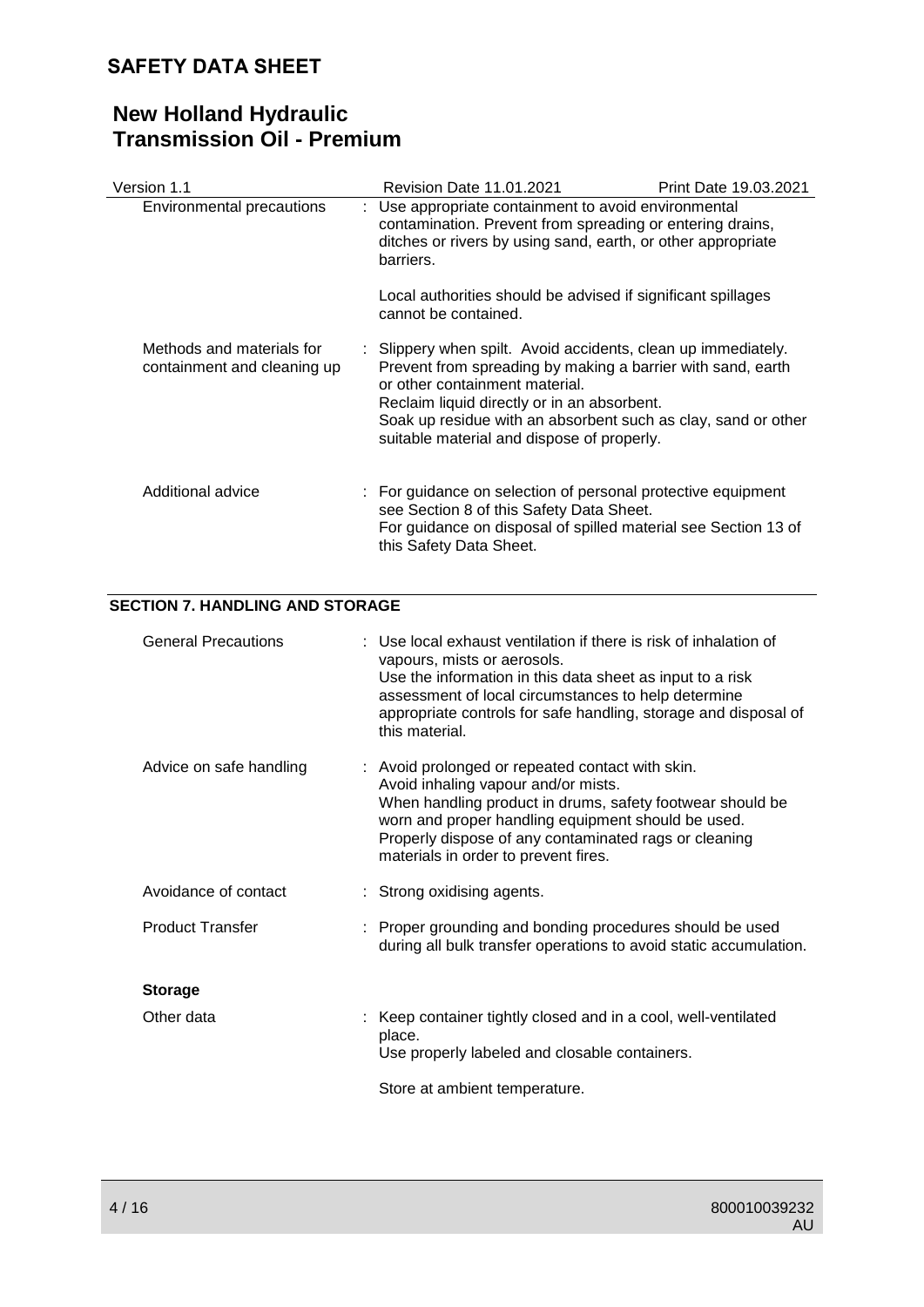# **New Holland Hydraulic Transmission Oil - Premium**

| Version 1.1             | Revision Date 11.01.2021                                                                                                               | Print Date 19.03.2021 |
|-------------------------|----------------------------------------------------------------------------------------------------------------------------------------|-----------------------|
| Packaging material      | : Suitable material: For containers or container linings, use mild<br>steel or high density polyethylene.<br>Unsuitable material: PVC. |                       |
| <b>Container Advice</b> | : Polyethylene containers should not be exposed to high<br>temperatures because of possible risk of distortion.                        |                       |

## **SECTION 8. EXPOSURE CONTROLS AND PERSONAL PROTECTION**

| Components        | CAS-No.      | Value type<br>(Form of<br>exposure)                | Control<br>parameters /<br>Permissible<br>concentration | <b>Basis</b>                                                                          |
|-------------------|--------------|----------------------------------------------------|---------------------------------------------------------|---------------------------------------------------------------------------------------|
| Oil mist, mineral | Not Assigned | TWA (Mist)                                         | $5 \text{ mg/m}$                                        | AU OEL                                                                                |
| Oil mist, mineral | Not Assigned | TWA (Mist)                                         | $5$ mg/m $3$                                            | Australia.<br>Workplace<br>Exposure<br>Standards for<br>Airborne<br>Contaminant<br>s. |
| Oil mist, mineral | Not Assigned | TWA (Mist)                                         | $5$ mg/m $3$                                            | OSHA Z-1                                                                              |
| Oil mist, mineral | Not Assigned | <b>TWA</b><br>(Inhalable<br>particulate<br>matter) | $5$ mg/m $3$                                            | <b>ACGIH</b>                                                                          |

#### **Components with workplace control parameters**

### **Biological occupational exposure limits**

No biological limit allocated.

#### **Monitoring Methods**

Monitoring of the concentration of substances in the breathing zone of workers or in the general workplace may be required to confirm compliance with an OEL and adequacy of exposure controls. For some substances biological monitoring may also be appropriate.

Validated exposure measurement methods should be applied by a competent person and samples analysed by an accredited laboratory.

Examples of sources of recommended exposure measurement methods are given below or contact the supplier. Further national methods may be available.

National Institute of Occupational Safety and Health (NIOSH), USA: Manual of Analytical Methods http://www.cdc.gov/niosh/

Occupational Safety and Health Administration (OSHA), USA: Sampling and Analytical Methods http://www.osha.gov/

Health and Safety Executive (HSE), UK: Methods for the Determination of Hazardous Substances http://www.hse.gov.uk/

Institut für Arbeitsschutz Deutschen Gesetzlichen Unfallversicherung (IFA) , Germany http://www.dguv.de/inhalt/index.jsp

L'Institut National de Recherche et de Securité, (INRS), France http://www.inrs.fr/accueil

**Engineering measures** : The level of protection and types of controls necessary will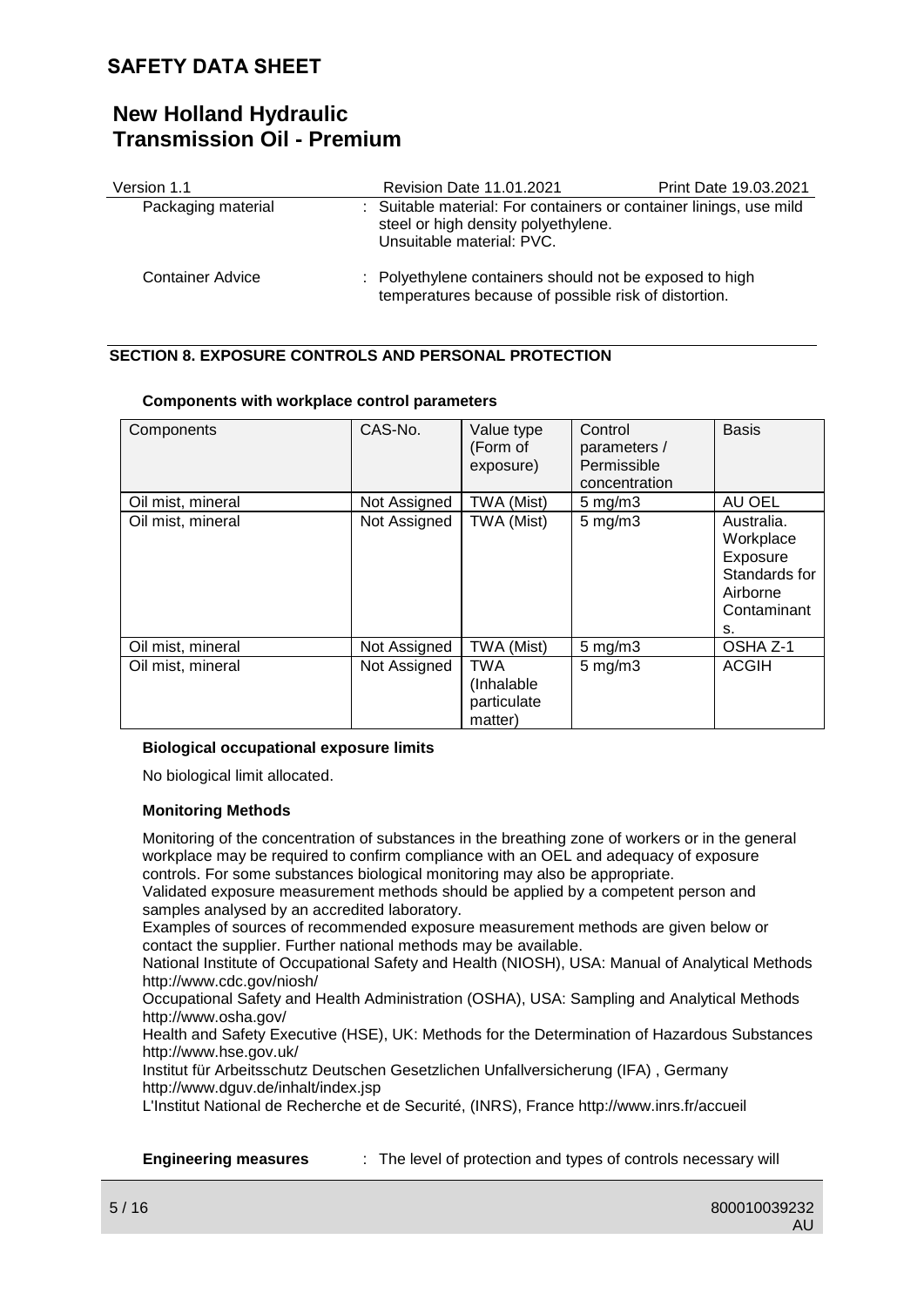| Version 1.1                   | Revision Date 11.01.2021                                                                                                                                                                                                                                                                                                                  | Print Date 19.03.2021 |
|-------------------------------|-------------------------------------------------------------------------------------------------------------------------------------------------------------------------------------------------------------------------------------------------------------------------------------------------------------------------------------------|-----------------------|
|                               | vary depending upon potential exposure conditions. Select<br>controls based on a risk assessment of local circumstances.<br>Appropriate measures include:                                                                                                                                                                                 |                       |
|                               | Adequate ventilation to control airborne concentrations.                                                                                                                                                                                                                                                                                  |                       |
|                               | Where material is heated, sprayed or mist formed, there is<br>greater potential for airborne concentrations to be generated.                                                                                                                                                                                                              |                       |
|                               | General Information:                                                                                                                                                                                                                                                                                                                      |                       |
|                               | Define procedures for safe handling and maintenance of<br>controls.                                                                                                                                                                                                                                                                       |                       |
|                               | Educate and train workers in the hazards and control<br>measures relevant to normal activities associated with this<br>product.                                                                                                                                                                                                           |                       |
|                               | Ensure appropriate selection, testing and maintenance of<br>equipment used to control exposure, e.g. personal protective<br>equipment, local exhaust ventilation.                                                                                                                                                                         |                       |
|                               | Drain down system prior to equipment break-in or<br>maintenance.                                                                                                                                                                                                                                                                          |                       |
|                               | Retain drain downs in sealed storage pending disposal or<br>subsequent recycle.                                                                                                                                                                                                                                                           |                       |
|                               | Always observe good personal hygiene measures, such as<br>washing hands after handling the material and before eating,<br>drinking, and/or smoking. Routinely wash work clothing and<br>protective equipment to remove contaminants. Discard<br>contaminated clothing and footwear that cannot be cleaned.<br>Practice good housekeeping. |                       |
| Personal protective equipment |                                                                                                                                                                                                                                                                                                                                           |                       |
| <b>Protective measures</b>    |                                                                                                                                                                                                                                                                                                                                           |                       |
| PPE suppliers.                | Personal protective equipment (PPE) should meet recommended national standards. Check with                                                                                                                                                                                                                                                |                       |
| Respiratory protection        | : No respiratory protection is ordinarily required under normal<br>conditions of use.<br>la accordance with good industrial bygione prostiges                                                                                                                                                                                             |                       |

| Hand protection<br>Remarks | : Where hand contact with the product may occur the use of<br>gloves approved to relevant standards (e.g. Europe: EN374,<br>US: F739) made from the following materials may provide                                                                                                                                                                                                                                                                                                                                                                                                                                                                                                                                      |
|----------------------------|--------------------------------------------------------------------------------------------------------------------------------------------------------------------------------------------------------------------------------------------------------------------------------------------------------------------------------------------------------------------------------------------------------------------------------------------------------------------------------------------------------------------------------------------------------------------------------------------------------------------------------------------------------------------------------------------------------------------------|
|                            | conditions of use.<br>In accordance with good industrial hygiene practices,<br>precautions should be taken to avoid breathing of material.<br>If engineering controls do not maintain airborne<br>concentrations to a level which is adequate to protect worker<br>health, select respiratory protection equipment suitable for the<br>specific conditions of use and meeting relevant legislation.<br>Check with respiratory protective equipment suppliers.<br>Where air-filtering respirators are suitable, select an<br>appropriate combination of mask and filter.<br>Select a filter suitable for the combination of organic gases<br>and vapours and particles [Type A/Type P boiling point >65°C<br>$(149°F)$ ]. |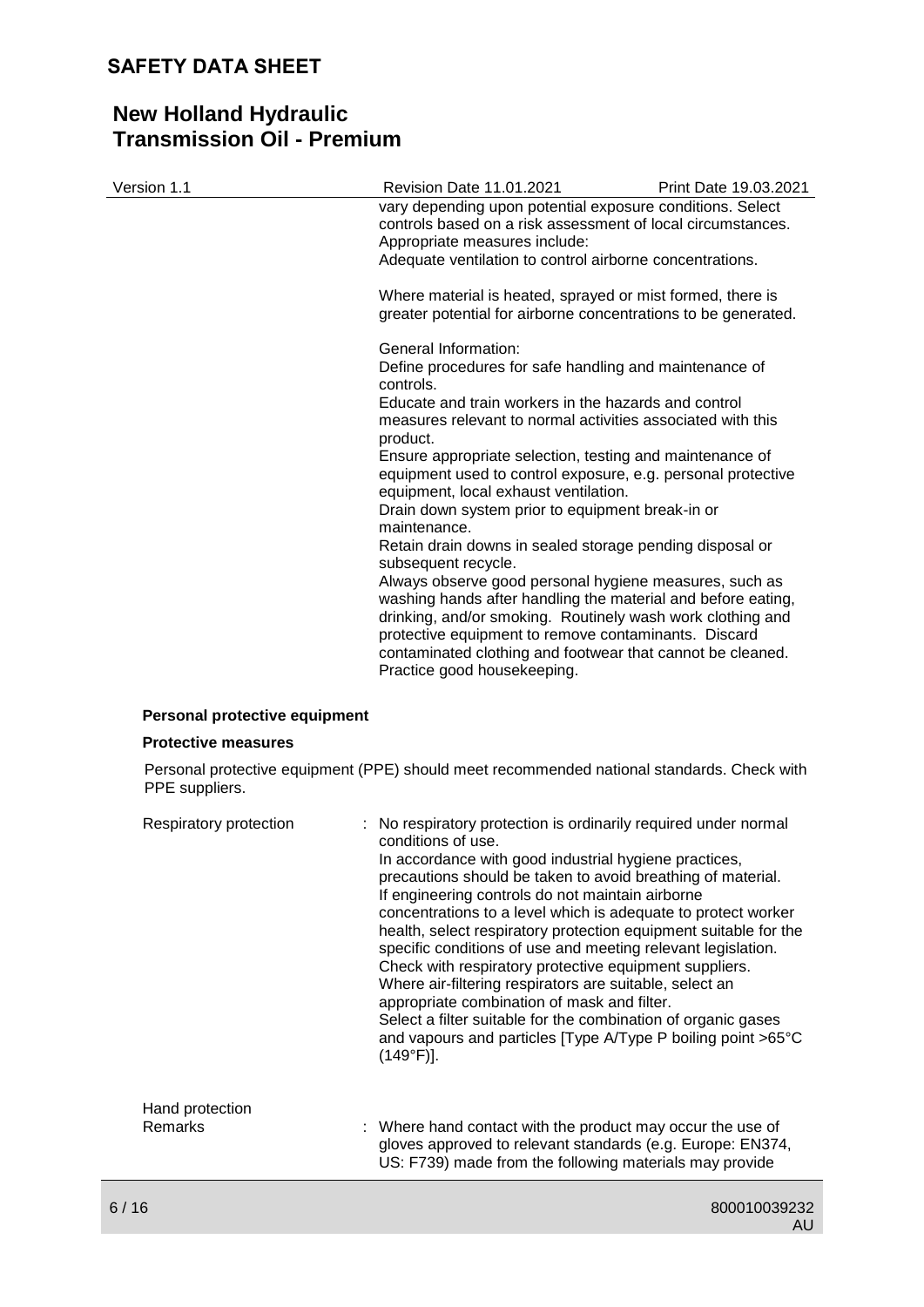| Version 1.1                                        | Revision Date 11.01.2021<br>suitable chemical protection. PVC, neoprene or nitrile rubber                                                                                                                                                                                                                                                                                                                                                                                                                                                                                                                                                                                                                                                 | Print Date 19.03.2021 |
|----------------------------------------------------|-------------------------------------------------------------------------------------------------------------------------------------------------------------------------------------------------------------------------------------------------------------------------------------------------------------------------------------------------------------------------------------------------------------------------------------------------------------------------------------------------------------------------------------------------------------------------------------------------------------------------------------------------------------------------------------------------------------------------------------------|-----------------------|
|                                                    | gloves Suitability and durability of a glove is dependent on<br>usage, e.g. frequency and duration of contact, chemical<br>resistance of glove material, dexterity. Always seek advice<br>from glove suppliers. Contaminated gloves should be<br>replaced. Personal hygiene is a key element of effective hand<br>care. Gloves must only be worn on clean hands. After using<br>gloves, hands should be washed and dried thoroughly.<br>Application of a non-perfumed moisturizer is recommended.                                                                                                                                                                                                                                         |                       |
|                                                    | For continuous contact we recommend gloves with<br>breakthrough time of more than 240 minutes with preference<br>for > 480 minutes where suitable gloves can be identified. For<br>short-term/splash protection we recommend the same but<br>recognize that suitable gloves offering this level of protection<br>may not be available and in this case a lower breakthrough<br>time maybe acceptable so long as appropriate maintenance<br>and replacement regimes are followed. Glove thickness is not<br>a good predictor of glove resistance to a chemical as it is<br>dependent on the exact composition of the glove material.<br>Glove thickness should be typically greater than 0.35 mm<br>depending on the glove make and model. |                       |
| Eye protection                                     | : If material is handled such that it could be splashed into eyes,<br>protective eyewear is recommended.                                                                                                                                                                                                                                                                                                                                                                                                                                                                                                                                                                                                                                  |                       |
| Skin and body protection                           | Skin protection is not ordinarily required beyond standard<br>work clothes.<br>It is good practice to wear chemical resistant gloves.                                                                                                                                                                                                                                                                                                                                                                                                                                                                                                                                                                                                     |                       |
| Thermal hazards                                    | : Not applicable                                                                                                                                                                                                                                                                                                                                                                                                                                                                                                                                                                                                                                                                                                                          |                       |
| <b>Environmental exposure controls</b>             |                                                                                                                                                                                                                                                                                                                                                                                                                                                                                                                                                                                                                                                                                                                                           |                       |
| General advice                                     | : Take appropriate measures to fulfill the requirements of<br>relevant environmental protection legislation. Avoid<br>contamination of the environment by following advice given in<br>Section 6. If necessary, prevent undissolved material from<br>being discharged to waste water. Waste water should be<br>treated in a municipal or industrial waste water treatment plant<br>before discharge to surface water.<br>Local guidelines on emission limits for volatile substances<br>must be observed for the discharge of exhaust air containing<br>vapour.                                                                                                                                                                           |                       |
| <b>SECTION 9. PHYSICAL AND CHEMICAL PROPERTIES</b> |                                                                                                                                                                                                                                                                                                                                                                                                                                                                                                                                                                                                                                                                                                                                           |                       |
| Appearance                                         | Liquid at room temperature.                                                                                                                                                                                                                                                                                                                                                                                                                                                                                                                                                                                                                                                                                                               |                       |
| Colour                                             | amber                                                                                                                                                                                                                                                                                                                                                                                                                                                                                                                                                                                                                                                                                                                                     |                       |
| Odour                                              | Data not available                                                                                                                                                                                                                                                                                                                                                                                                                                                                                                                                                                                                                                                                                                                        |                       |
| <b>Odour Threshold</b>                             | Data not available                                                                                                                                                                                                                                                                                                                                                                                                                                                                                                                                                                                                                                                                                                                        |                       |
| 7/16                                               |                                                                                                                                                                                                                                                                                                                                                                                                                                                                                                                                                                                                                                                                                                                                           | 800010039232          |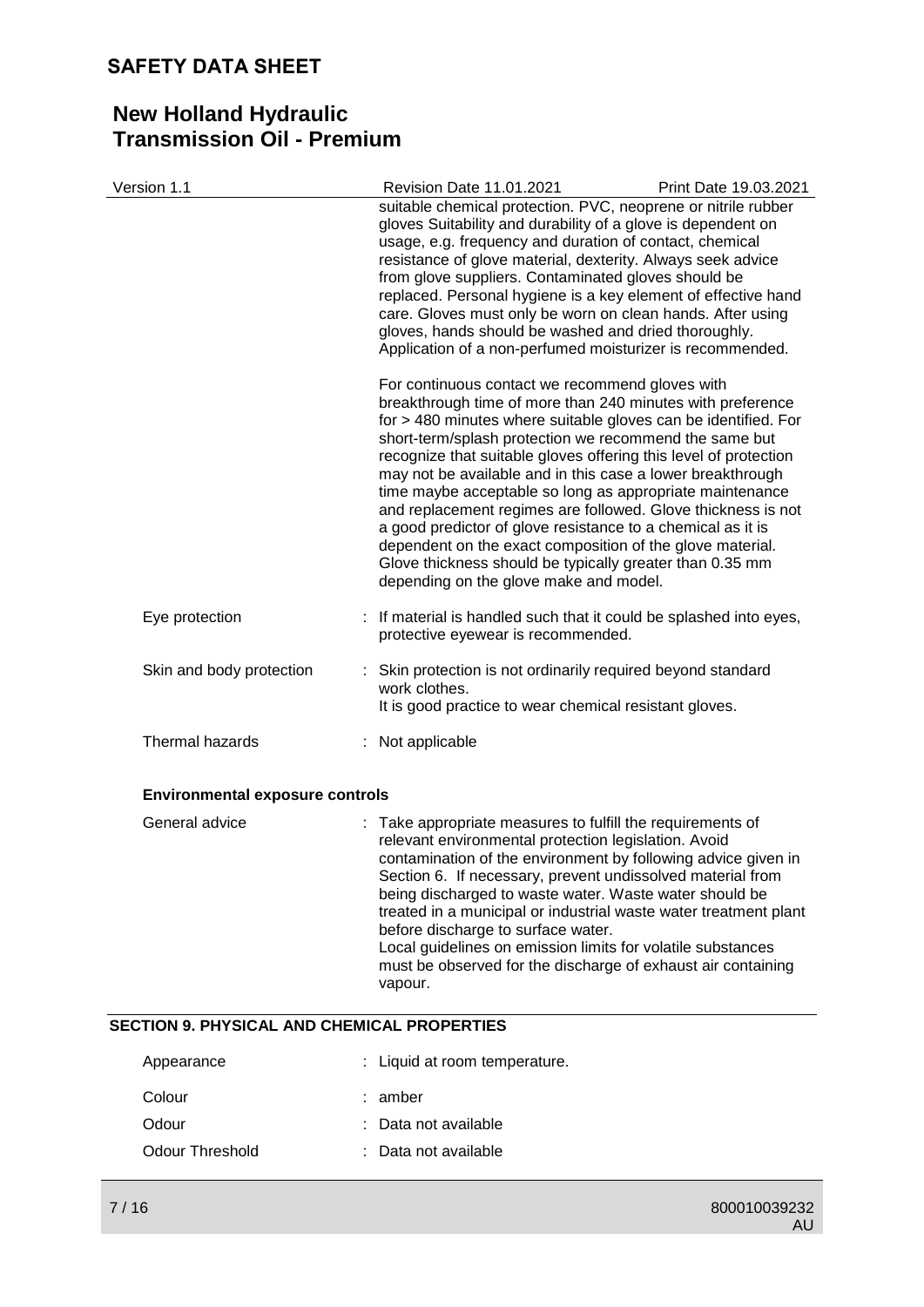| Version 1.1                                | Revision Date 11.01.2021                                    | Print Date 19.03.2021 |
|--------------------------------------------|-------------------------------------------------------------|-----------------------|
| pH                                         | : Not applicable                                            |                       |
| pour point                                 | -42 °C / -44 °FMethod: ASTM D97                             |                       |
| Melting / freezing point                   | Data not available                                          |                       |
| Boiling point                              | : Data not available                                        |                       |
| Flash point                                | : 230 °C / 446 °F<br>Method: ASTM D92 (COC)                 |                       |
| Evaporation rate                           | : Data not available                                        |                       |
| Flammability (solid, gas)                  | : Data not available                                        |                       |
| Upper explosion limit                      | : Typical 10 %(V)                                           |                       |
| Lower explosion limit                      | : Typical 1 %(V)                                            |                       |
| Vapour pressure                            | : < $0.5$ Pa (20 °C / 68 °F)<br>estimated value(s)          |                       |
| Relative vapour density                    | $:$ > 1 estimated value(s)                                  |                       |
| Relative density                           | : $0.873$ (15 °C / 59 °F)                                   |                       |
| Density                                    | : 873 kg/m3 (15.0 °C / 59.0 °F)<br>Method: ASTM D4052       |                       |
| Solubility(ies)                            |                                                             |                       |
| Water solubility                           | : negligible                                                |                       |
| Solubility in other solvents               | : Data not available                                        |                       |
| Partition coefficient: n-<br>octanol/water | : log Pow: $> 6$ (based on information on similar products) |                       |
| Auto-ignition temperature                  | : > 320 °C / 608 °F                                         |                       |
| Decomposition temperature                  | : Data not available                                        |                       |
| Viscosity                                  |                                                             |                       |
| Viscosity, dynamic                         | : Data not available                                        |                       |
| Viscosity, kinematic                       | : 9.6 mm2/s (100 °C / 212 °F)<br>Method: ASTM D445          |                       |
|                                            | 61.4 mm2/s (40.0 °C / 104.0 °F)<br>Method: ASTM D445        |                       |
| <b>Explosive properties</b>                | : Not classified                                            |                       |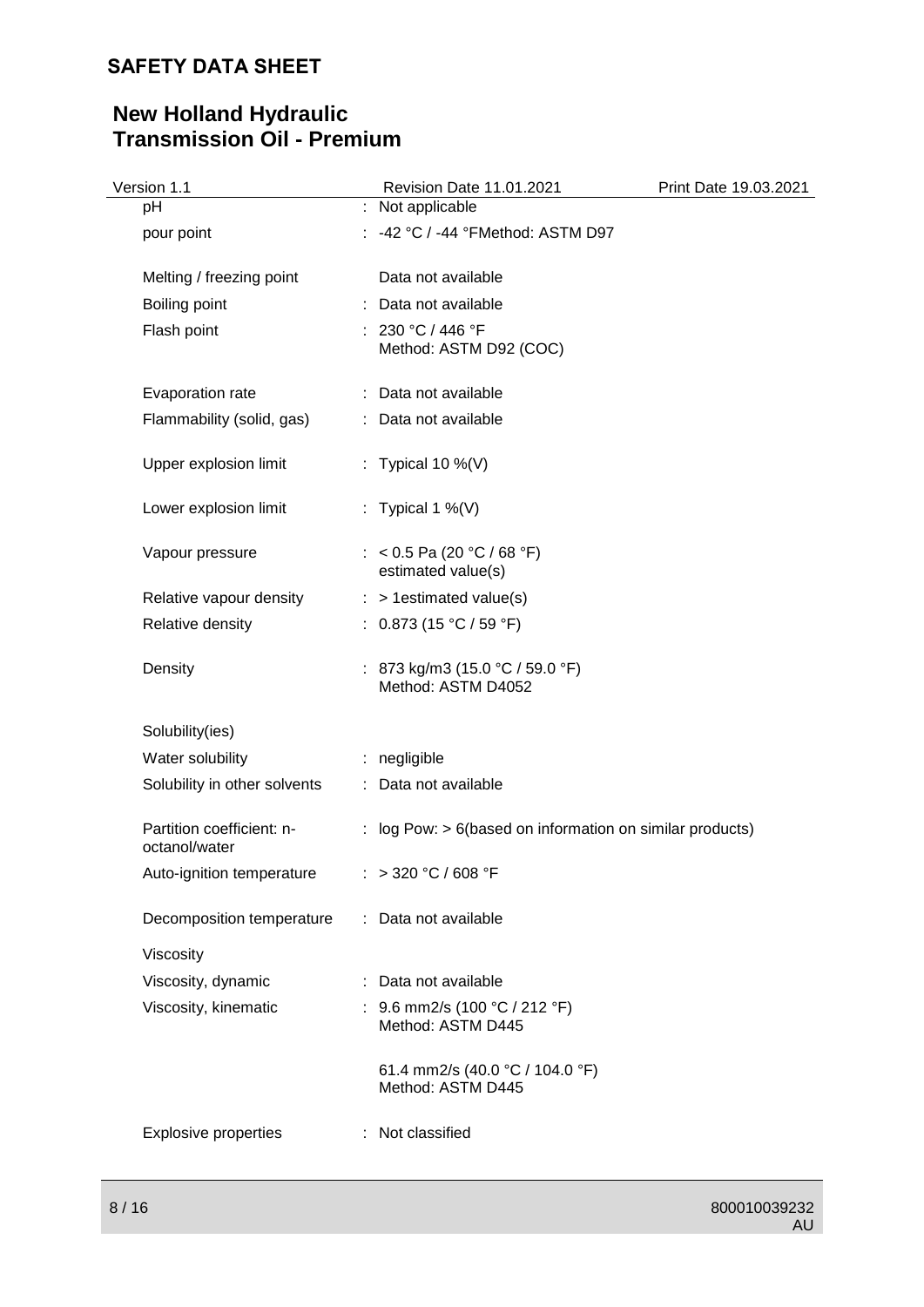# **New Holland Hydraulic Transmission Oil - Premium**

| Version 1.1                                 | <b>Revision Date 11.01.2021</b>                                                                                         | <b>Print Date 19.03.2021</b> |
|---------------------------------------------|-------------------------------------------------------------------------------------------------------------------------|------------------------------|
| Oxidizing properties                        | : Data not available                                                                                                    |                              |
| Conductivity                                | This material is not expected to be a static accumulator.<br>t.                                                         |                              |
| <b>SECTION 10. STABILITY AND REACTIVITY</b> |                                                                                                                         |                              |
| Reactivity                                  | The product does not pose any further reactivity hazards in<br>addition to those listed in the following sub-paragraph. |                              |
| Chemical stability                          | : Stable.                                                                                                               |                              |
| Possibility of hazardous<br>reactions       | : Reacts with strong oxidising agents.                                                                                  |                              |
| Conditions to avoid                         | Extremes of temperature and direct sunlight.                                                                            |                              |
| Incompatible materials                      | : Strong oxidising agents.                                                                                              |                              |
| Hazardous decomposition<br>products         | : No decomposition if stored and applied as directed.                                                                   |                              |

## **SECTION 11. TOXICOLOGICAL INFORMATION**

| Basis for assessment             | : Information given is based on data on the components and<br>the toxicology of similar products. Unless indicated otherwise,<br>the data presented is representative of the product as a<br>whole, rather than for individual component(s). |
|----------------------------------|----------------------------------------------------------------------------------------------------------------------------------------------------------------------------------------------------------------------------------------------|
| Exposure routes                  | : Skin and eye contact are the primary routes of exposure<br>although exposure may occur following accidental ingestion.                                                                                                                     |
| <b>Acute toxicity</b>            |                                                                                                                                                                                                                                              |
| <b>Product:</b>                  |                                                                                                                                                                                                                                              |
| Acute oral toxicity              | : LD50 rat: $> 5,000$ mg/kg<br>Remarks: Low toxicity:<br>Based on available data, the classification criteria are not met.                                                                                                                   |
| Acute inhalation toxicity        | : Remarks: Based on available data, the classification criteria<br>are not met.                                                                                                                                                              |
| Acute dermal toxicity            | : LD50 Rabbit: $> 5,000$ mg/kg<br>Remarks: Low toxicity:<br>Based on available data, the classification criteria are not met.                                                                                                                |
| <b>Skin corrosion/irritation</b> |                                                                                                                                                                                                                                              |

**Product:**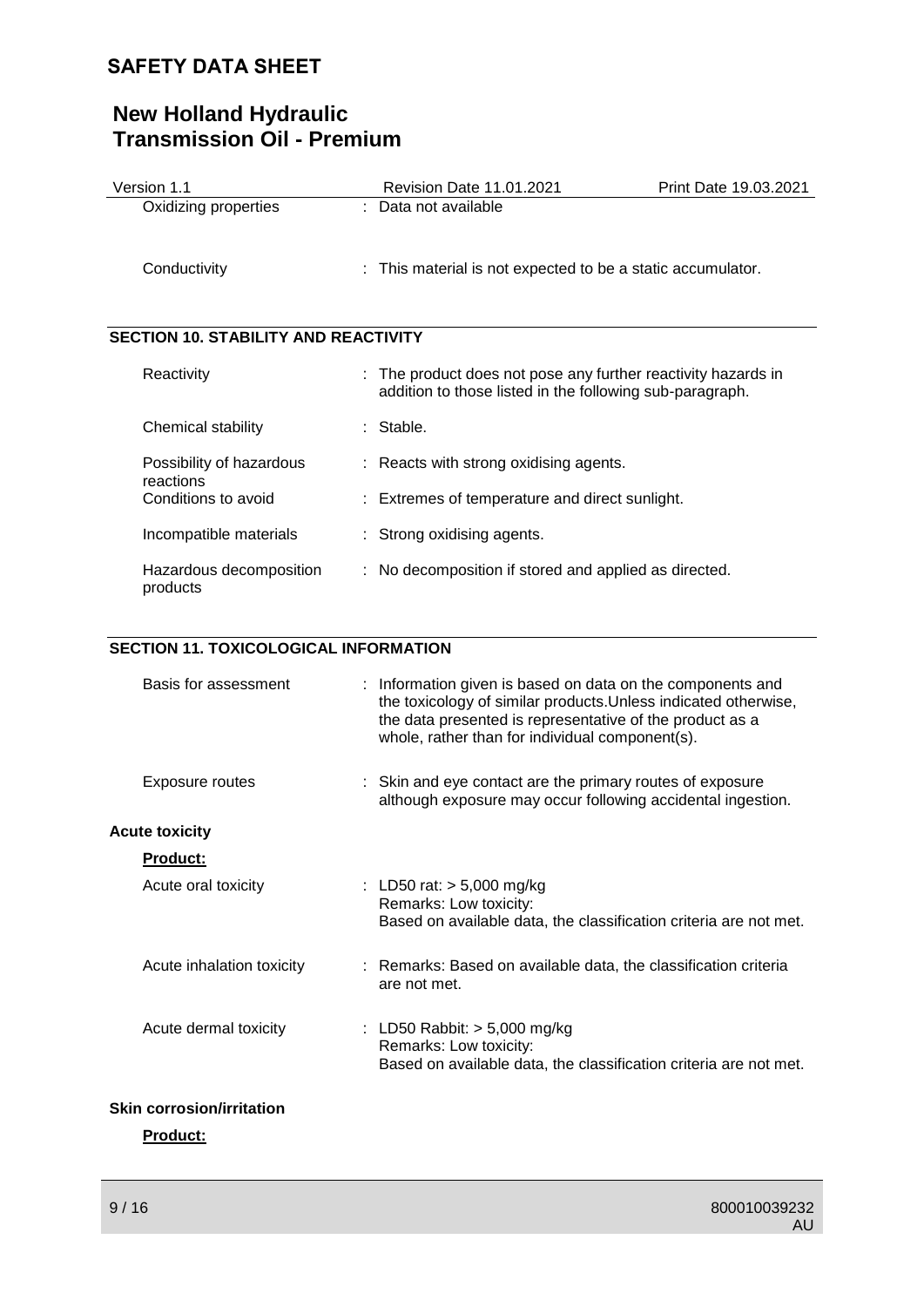# **New Holland Hydraulic Transmission Oil - Premium**

Version 1.1 Revision Date 11.01.2021 Print Date 19.03.2021 Remarks: Slightly irritating to skin., Prolonged or repeated skin contact without proper cleaning can clog the pores of the skin resulting in disorders such as oil acne/folliculitis., Based on available data, the classification criteria are not met.

#### **Serious eye damage/eye irritation**

#### **Product:**

Remarks: Slightly irritating to the eye., Based on available data, the classification criteria are not met.

#### **Respiratory or skin sensitisation**

#### **Product:**

Remarks: Not a skin sensitiser. Based on available data, the classification criteria are not met.

#### **Components:**

**Borated ester \*\*:** Remarks: May cause an allergic skin reaction in sensitive individuals.

:

#### **Chronic toxicity**

#### **Germ cell mutagenicity**

#### **Product:**

: Remarks: Non mutagenic, Based on available data, the classification criteria are not met.

### **Carcinogenicity**

### **Product:**

Remarks: Not a carcinogen., Based on available data, the classification criteria are not met.

Remarks: Product contains mineral oils of types shown to be non-carcinogenic in animal skinpainting studies., Highly refined mineral oils are not classified as carcinogenic by the International Agency for Research on Cancer (IARC).

| <b>Material</b>            | <b>GHS/CLP Carcinogenicity Classification</b>   |
|----------------------------|-------------------------------------------------|
| Highly refined mineral oil | <sup>1</sup> No carcinogenicity classification. |

### **Reproductive toxicity**

#### **Product:**

Remarks: Not a developmental toxicant., Does not impair fertility., Based on available data, the classification criteria are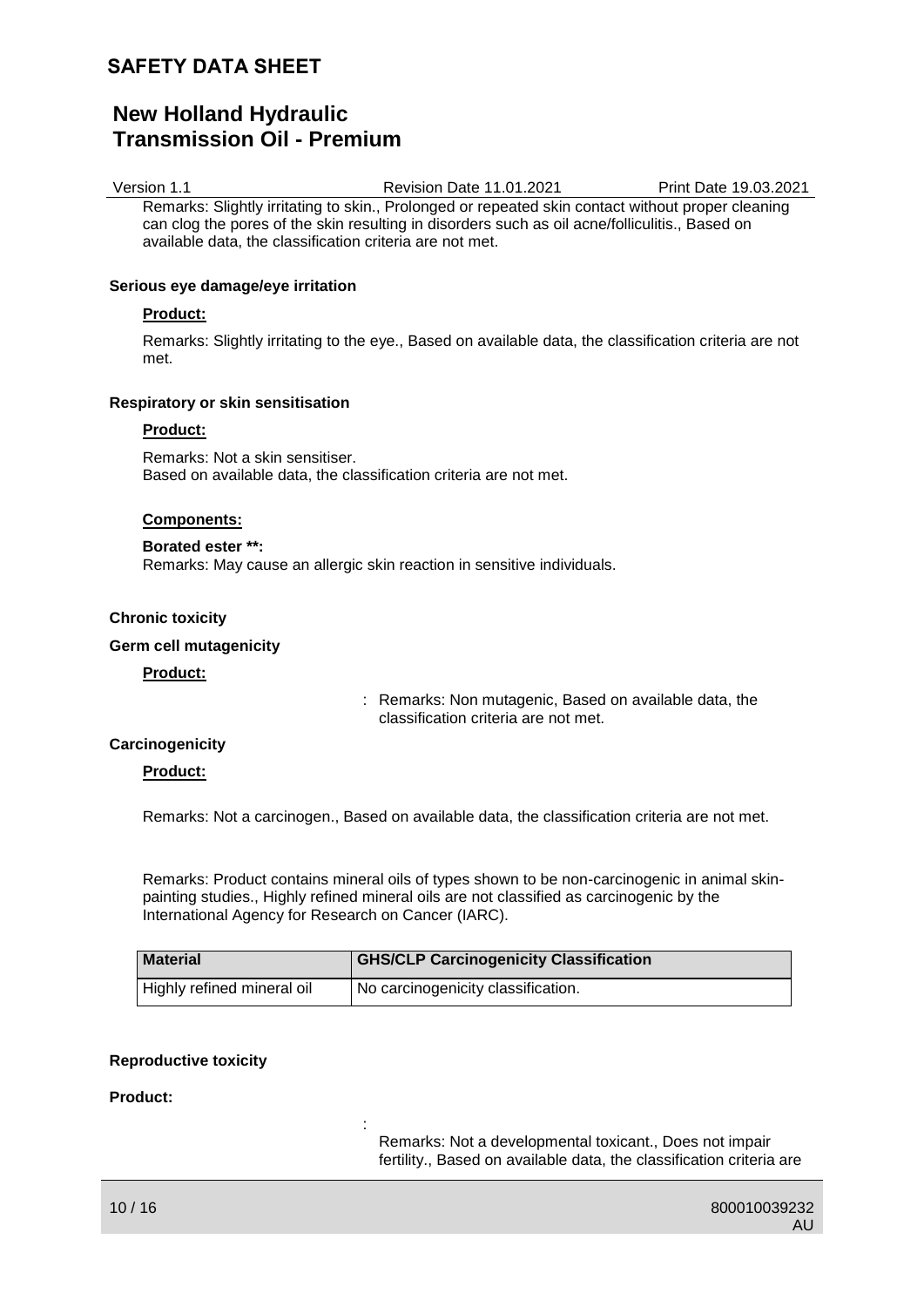# **New Holland Hydraulic Transmission Oil - Premium**

| Version 1.1 | <b>Revision Date 11.01.2021</b> | Print Date 19.03.2021 |
|-------------|---------------------------------|-----------------------|
|             | not met.                        |                       |

#### **STOT - single exposure**

### **Product:**

Remarks: Based on available data, the classification criteria are not met.

#### **STOT - repeated exposure**

#### **Product:**

Remarks: Based on available data, the classification criteria are not met.

#### **Aspiration toxicity**

#### **Product:**

Not an aspiration hazard.

#### **Further information**

### **Product:**

Remarks: Used oils may contain harmful impurities that have accumulated during use. The concentration of such impurities will depend on use and they may present risks to health and the environment on disposal., ALL used oil should be handled with caution and skin contact avoided as far as possible.

Remarks: Slightly irritating to respiratory system.

## **SECTION 12. ECOLOGICAL INFORMATION**

| Basis for assessment                 | : Ecotoxicological data have not been determined specifically<br>for this product.<br>Information given is based on a knowledge of the components<br>and the ecotoxicology of similar products.<br>Unless indicated otherwise, the data presented is<br>representative of the product as a whole, rather than for<br>individual component(s).(LL/EL/IL50 expressed as the<br>nominal amount of product required to prepare aqueous test<br>extract). |
|--------------------------------------|------------------------------------------------------------------------------------------------------------------------------------------------------------------------------------------------------------------------------------------------------------------------------------------------------------------------------------------------------------------------------------------------------------------------------------------------------|
| <b>Ecotoxicity</b>                   |                                                                                                                                                                                                                                                                                                                                                                                                                                                      |
| <b>Product:</b>                      |                                                                                                                                                                                                                                                                                                                                                                                                                                                      |
| Toxicity to fish (Acute<br>toxicity) | Remarks: LL/EL/IL50 > 100 mg/l<br>Practically non toxic:<br>Based on available data, the classification criteria are not met.                                                                                                                                                                                                                                                                                                                        |

Toxicity to crustacean (Acute :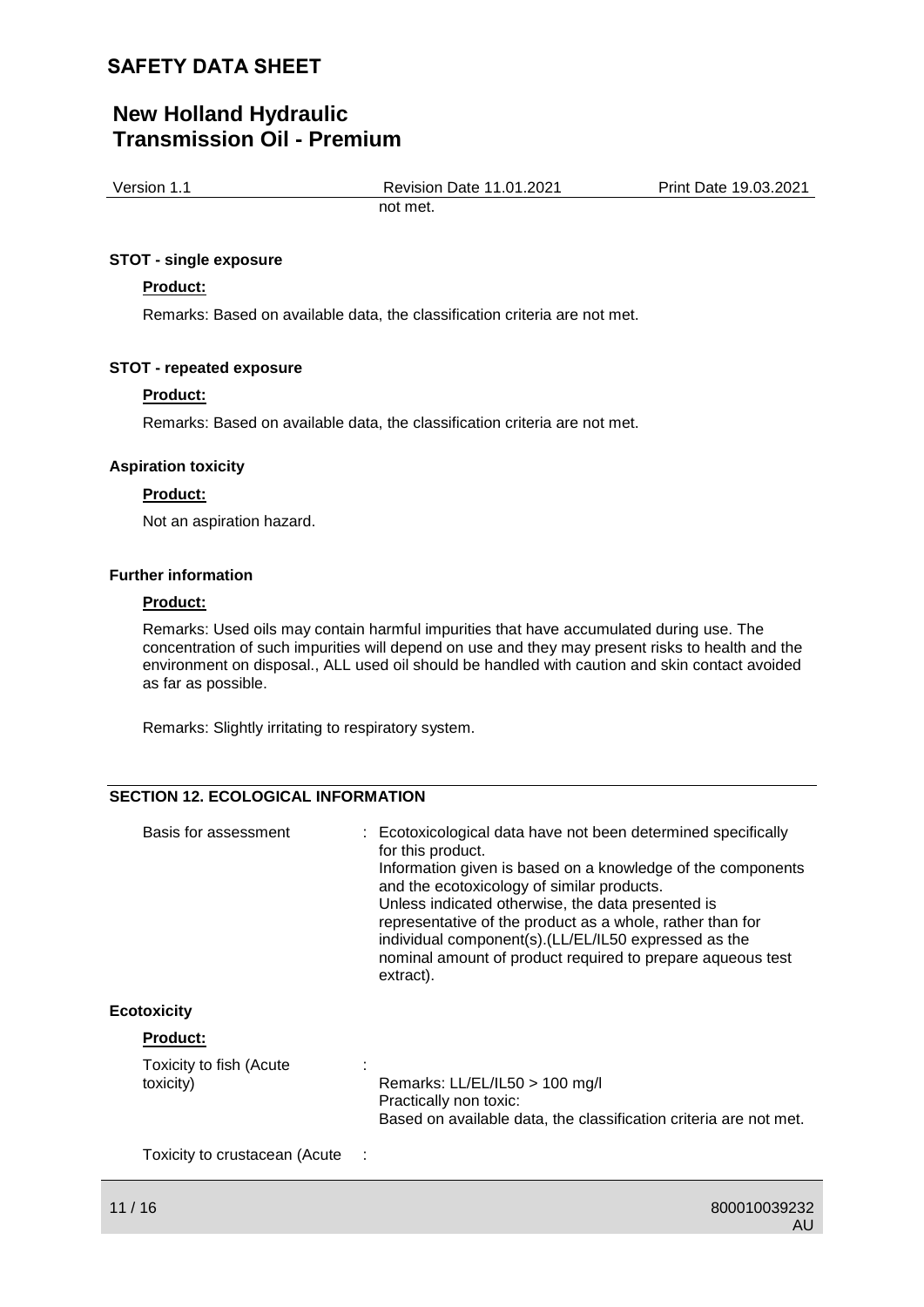| Version 1.1                                          | Revision Date 11.01.2021                                                                                                                                                                                                                                                                                                                                                                                                                                                                                                                                                                                                        | Print Date 19.03.2021 |
|------------------------------------------------------|---------------------------------------------------------------------------------------------------------------------------------------------------------------------------------------------------------------------------------------------------------------------------------------------------------------------------------------------------------------------------------------------------------------------------------------------------------------------------------------------------------------------------------------------------------------------------------------------------------------------------------|-----------------------|
| toxicity)                                            | Remarks: LL/EL/IL50 > 100 mg/l<br>Practically non toxic:<br>Based on available data, the classification criteria are not met.                                                                                                                                                                                                                                                                                                                                                                                                                                                                                                   |                       |
| Toxicity to algae/aquatic<br>plants (Acute toxicity) | Remarks: LL/EL/IL50 > 100 mg/l<br>Practically non toxic:<br>Based on available data, the classification criteria are not met.                                                                                                                                                                                                                                                                                                                                                                                                                                                                                                   |                       |
| Toxicity to fish (Chronic<br>toxicity)               | : Remarks: Data not available                                                                                                                                                                                                                                                                                                                                                                                                                                                                                                                                                                                                   |                       |
| Toxicity to crustacean<br>(Chronic toxicity)         | : Remarks: Data not available                                                                                                                                                                                                                                                                                                                                                                                                                                                                                                                                                                                                   |                       |
| Toxicity to microorganisms<br>(Acute toxicity)       | : Remarks: Data not available                                                                                                                                                                                                                                                                                                                                                                                                                                                                                                                                                                                                   |                       |
| <b>Persistence and degradability</b>                 |                                                                                                                                                                                                                                                                                                                                                                                                                                                                                                                                                                                                                                 |                       |
| <b>Product:</b>                                      |                                                                                                                                                                                                                                                                                                                                                                                                                                                                                                                                                                                                                                 |                       |
| Biodegradability                                     | Remarks: Not readily biodegradable., Major constituents are<br>inherently biodegradable, but contains components that may<br>persist in the environment., Persistent per IMO criteria.,<br>International Oil Pollution Compensation (IOPC) Fund<br>definition: "A non-persistent oil is oil, which, at the time of<br>shipment, consists of hydrocarbon fractions, (a) at least 50%<br>of which, by volume, distills at a temperature of 340°C (645°F)<br>and (b) at least 95% of which, by volume, distils at a<br>temperature of 370°C (700°F) when tested by the ASTM<br>Method D-86/78 or any subsequent revision thereof." |                       |
| <b>Bioaccumulative potential</b>                     |                                                                                                                                                                                                                                                                                                                                                                                                                                                                                                                                                                                                                                 |                       |
| <b>Product:</b>                                      |                                                                                                                                                                                                                                                                                                                                                                                                                                                                                                                                                                                                                                 |                       |
| <b>Bioaccumulation</b>                               | : Remarks: Contains components with the potential to<br>bioaccumulate.                                                                                                                                                                                                                                                                                                                                                                                                                                                                                                                                                          |                       |
| Partition coefficient: n-<br>octanol/water           | log Pow: > 6Remarks: (based on information on similar<br>products)                                                                                                                                                                                                                                                                                                                                                                                                                                                                                                                                                              |                       |
| <b>Mobility in soil</b>                              |                                                                                                                                                                                                                                                                                                                                                                                                                                                                                                                                                                                                                                 |                       |
| <b>Product:</b>                                      |                                                                                                                                                                                                                                                                                                                                                                                                                                                                                                                                                                                                                                 |                       |
| Mobility                                             | Remarks: Liquid under most environmental conditions., If it<br>enters soil, it will adsorb to soil particles and will not be<br>mobile.<br>Remarks: Floats on water.                                                                                                                                                                                                                                                                                                                                                                                                                                                            |                       |
| Other adverse effects                                |                                                                                                                                                                                                                                                                                                                                                                                                                                                                                                                                                                                                                                 |                       |
| no data available<br><b>Product:</b>                 |                                                                                                                                                                                                                                                                                                                                                                                                                                                                                                                                                                                                                                 |                       |
| Additional ecological<br>information                 | : Does not have ozone depletion potential, photochemical<br>ozone creation potential or global warming potential., Product<br>is a mixture of non-volatile components, which will not be<br>released to air in any significant quantities under normal                                                                                                                                                                                                                                                                                                                                                                          |                       |
| 12/16                                                |                                                                                                                                                                                                                                                                                                                                                                                                                                                                                                                                                                                                                                 | 800010039232          |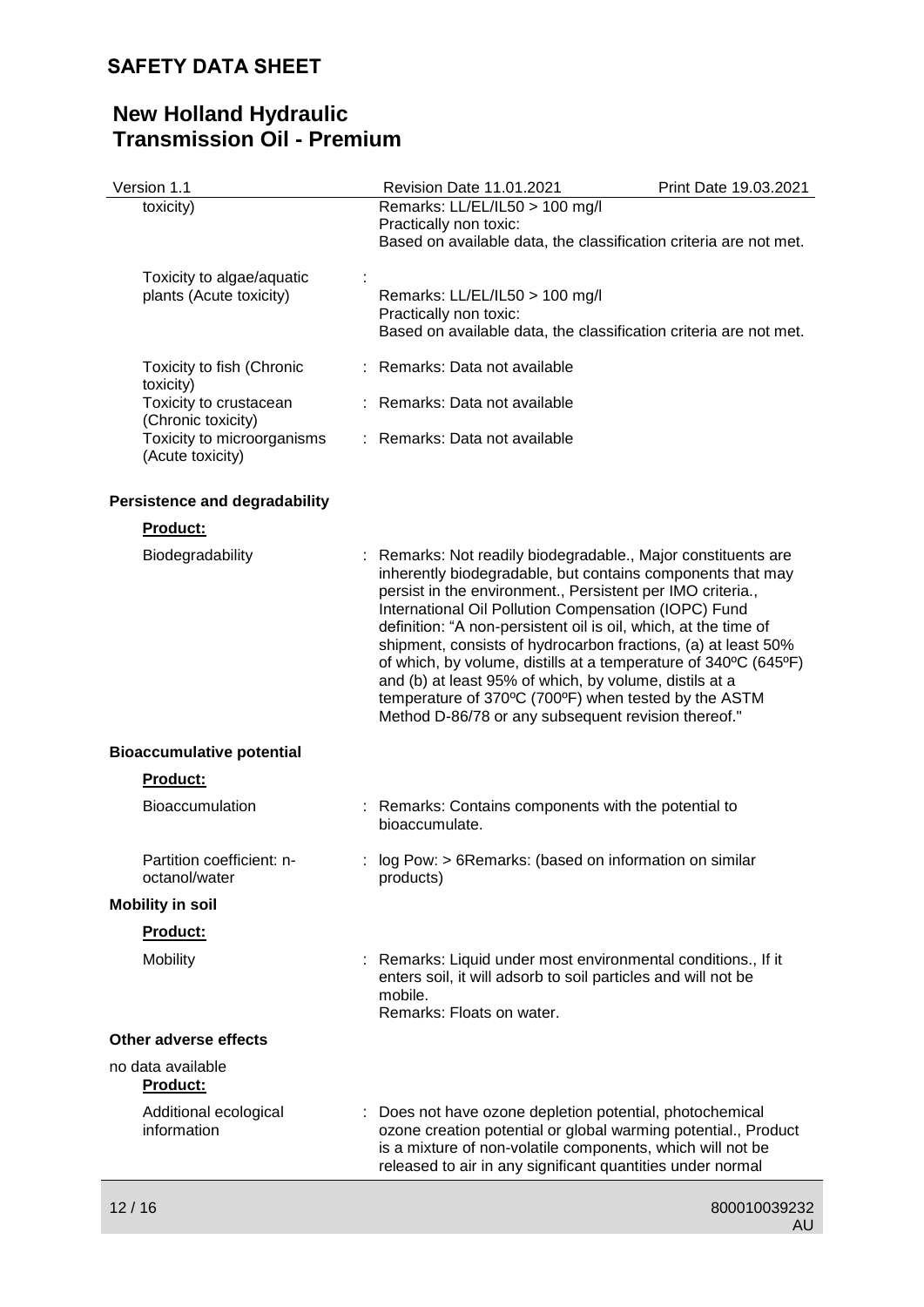# **New Holland Hydraulic Transmission Oil - Premium**

| Version 1.1                                | Revision Date 11.01.2021                                                                                                                                                                                                                                                                                                                                                                                                                                                                                                                                                                                                                                                                                                                                                                                                                                                                                   | Print Date 19.03.2021 |
|--------------------------------------------|------------------------------------------------------------------------------------------------------------------------------------------------------------------------------------------------------------------------------------------------------------------------------------------------------------------------------------------------------------------------------------------------------------------------------------------------------------------------------------------------------------------------------------------------------------------------------------------------------------------------------------------------------------------------------------------------------------------------------------------------------------------------------------------------------------------------------------------------------------------------------------------------------------|-----------------------|
|                                            | conditions of use.<br>Poorly soluble mixture., Causes physical fouling of aquatic<br>organisms.<br>Mineral oil does not cause chronic toxicity to aquatic<br>organisms at concentrations less than 1 mg/l.                                                                                                                                                                                                                                                                                                                                                                                                                                                                                                                                                                                                                                                                                                 |                       |
| <b>SECTION 13. DISPOSAL CONSIDERATIONS</b> |                                                                                                                                                                                                                                                                                                                                                                                                                                                                                                                                                                                                                                                                                                                                                                                                                                                                                                            |                       |
| <b>Disposal methods</b>                    |                                                                                                                                                                                                                                                                                                                                                                                                                                                                                                                                                                                                                                                                                                                                                                                                                                                                                                            |                       |
| Waste from residues                        | : Recover or recycle if possible.<br>It is the responsibility of the waste generator to determine the<br>toxicity and physical properties of the material generated to<br>determine the proper waste classification and disposal<br>methods in compliance with applicable regulations.<br>Waste product should not be allowed to contaminate soil or<br>ground water, or be disposed of into the environment.<br>Do not dispose into the environment, in drains or in water<br>courses<br>Do not dispose of tank water bottoms by allowing them to<br>drain into the ground. This will result in soil and groundwater<br>contamination.<br>Waste arising from a spillage or tank cleaning should be<br>disposed of in accordance with prevailing regulations,<br>preferably to a recognised collector or contractor. The<br>competence of the collector or contractor should be<br>established beforehand. |                       |
|                                            | MARPOL - see International Convention for the Prevention of<br>Pollution from Ships (MARPOL 73/78) which provides<br>technical aspects at controlling pollutions from ships.                                                                                                                                                                                                                                                                                                                                                                                                                                                                                                                                                                                                                                                                                                                               |                       |
| Contaminated packaging                     | Dispose in accordance with prevailing regulations, preferably<br>to a recognized collector or contractor. The competence of<br>the collector or contractor should be established beforehand.<br>Disposal should be in accordance with applicable regional,<br>national, and local laws and regulations.                                                                                                                                                                                                                                                                                                                                                                                                                                                                                                                                                                                                    |                       |
| Local legislation<br><b>Remarks</b>        | Disposal should be in accordance with applicable regional,<br>national, and local laws and regulations.                                                                                                                                                                                                                                                                                                                                                                                                                                                                                                                                                                                                                                                                                                                                                                                                    |                       |

## **SECTION 14. TRANSPORT INFORMATION**

### **National Regulations**

**ADG**

Not regulated as a dangerous good

## **International Regulations**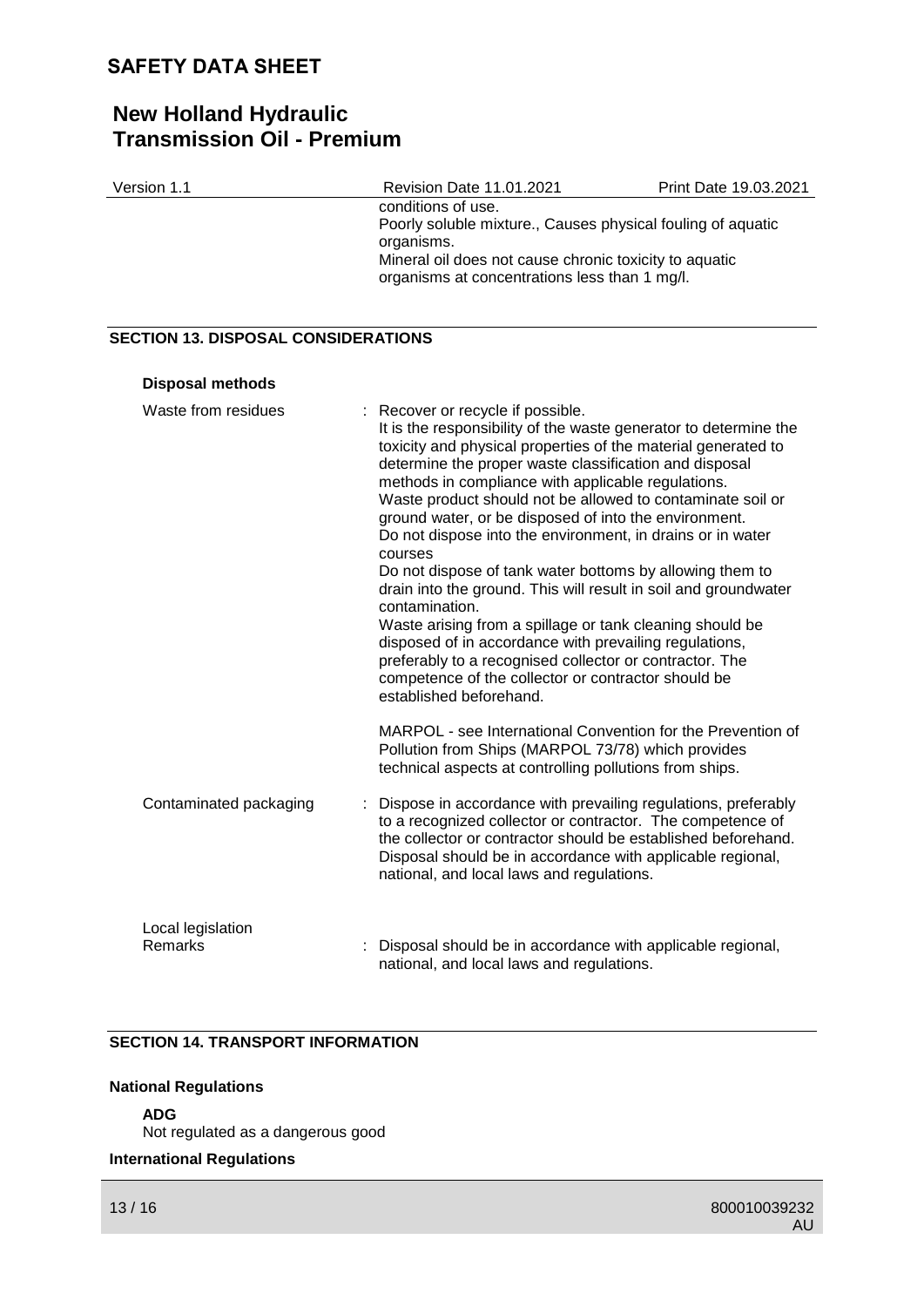## **New Holland Hydraulic Transmission Oil - Premium**

Version 1.1 Revision Date 11.01.2021 Print Date 19.03.2021

**IATA-DGR** Not regulated as a dangerous good

## **IMDG-Code**

Not regulated as a dangerous good

#### **Transport in bulk according to Annex II of MARPOL 73/78 and the IBC Code**

Not applicable for product as supplied. MARPOL Annex 1 rules apply for bulk shipments by sea.

#### **Special precautions for user**

Remarks : Special Precautions: Refer to Section 7, Handling & Storage, for special precautions which a user needs to be aware of or needs to comply with in connection with transport.

### **SECTION 15. REGULATORY INFORMATION**

#### **Safety, health and environmental regulations/legislation specific for the substance or mixture**

| Standard for the Uniform    | : No poison schedule number allocated |
|-----------------------------|---------------------------------------|
| Scheduling of Medicines and |                                       |
| Poisons                     |                                       |

The regulatory information is not intended to be comprehensive. Other regulations may apply to this material.

Product classified as per Work Health Safety Regulations – Implementation of the Globally Harmonized System of Classification and Labelling of Chemicals (GHS) 2012 and SDS prepared as per national model code of practice for preparation of safety data sheet for Hazardous chemicals 2011 based on Globally Harmonized Classification version 3.

National Model Code of Practice for the Labelling of Workplace Hazardous Chemicals (2011).

Australian Code for the Transport of Dangerous Goods by Road and Rail (ADG code). Standard for the Uniform Scheduling of Medicines and Poisons (SUSMP).

### **Other international regulations**

### **The components of this product are reported in the following inventories:**

| REACH | : All components listed or polymer exempt. |
|-------|--------------------------------------------|
| TSCA  | . Notified with Restrictions.              |
| AICS. | : Notified with Restrictions.              |

## **SECTION 16. OTHER INFORMATION**

#### **Full text of H-Statements**

| H <sub>304</sub>                        | May be fatal if swallowed and enters airways.      |  |
|-----------------------------------------|----------------------------------------------------|--|
| H317                                    | May cause an allergic skin reaction.               |  |
| H412                                    | Harmful to aquatic life with long lasting effects. |  |
| <b>Full text of other abbreviations</b> |                                                    |  |
| Aquatic Chronic                         | Long-term (chronic) aquatic hazard                 |  |
| Asp. Tox.                               | Aspiration hazard                                  |  |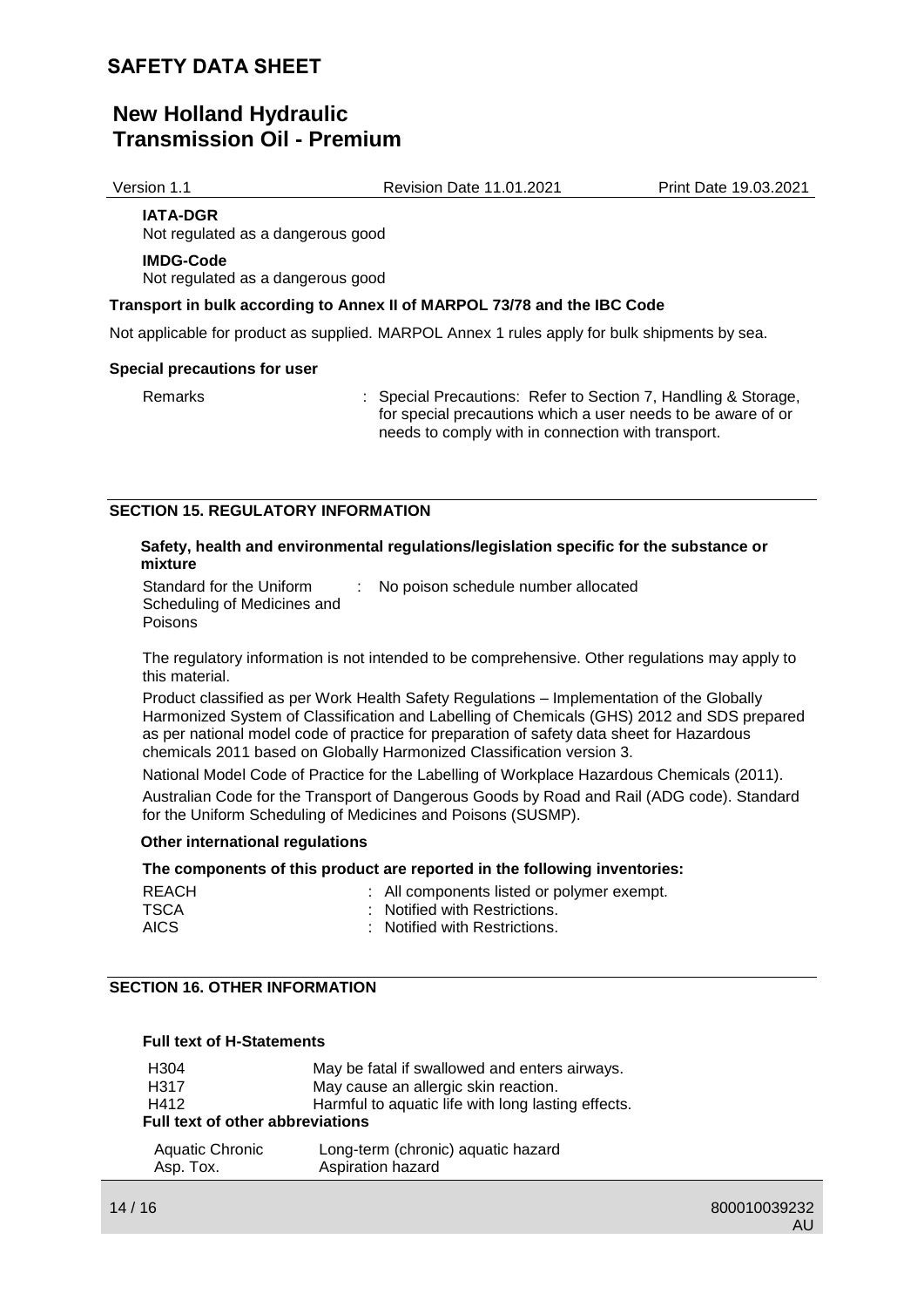# **New Holland Hydraulic Transmission Oil - Premium**

| Version 1.1 | <b>Revision Date 11.01.2021</b> | Print Date 19.03.2021 |
|-------------|---------------------------------|-----------------------|
| Skin Sens.  | Skin sensitisation              |                       |

#### **Abbreviations and Acronyms**

AIIC - Australian Inventory of Industrial Chemicals; ANTT - National Agency for Transport by Land of Brazil; ASTM - American Society for the Testing of Materials; bw - Body weight; CMR - Carcinogen, Mutagen or Reproductive Toxicant; DIN - Standard of the German Institute for Standardisation; DSL - Domestic Substances List (Canada); ECx - Concentration associated with x% response; ELx - Loading rate associated with x% response; EmS - Emergency Schedule; ENCS - Existing and New Chemical Substances (Japan); ErCx - Concentration associated with x% growth rate response; ERG - Emergency Response Guide; GHS - Globally Harmonized System; GLP - Good Laboratory Practice; IARC - International Agency for Research on Cancer; IATA - International Air Transport Association; IBC - International Code for the Construction and Equipment of Ships carrying Dangerous Chemicals in Bulk; IC50 - Half maximal inhibitory concentration; ICAO - International Civil Aviation Organization; IECSC - Inventory of Existing Chemical Substances in China; IMDG - International Maritime Dangerous Goods; IMO - International Maritime Organization; ISHL - Industrial Safety and Health Law (Japan); ISO - International Organisation for Standardization; KECI - Korea Existing Chemicals Inventory; LC50 - Lethal Concentration to 50 % of a test population; LD50 - Lethal Dose to 50% of a test population (Median Lethal Dose); MARPOL - International Convention for the Prevention of Pollution from Ships; n.o.s. - Not Otherwise Specified; Nch - Chilean Norm; NO(A)EC - No Observed (Adverse) Effect Concentration; NO(A)EL - No Observed (Adverse) Effect Level; NOELR - No Observable Effect Loading Rate; NOM - Official Mexican Norm; NTP - National Toxicology Program; NZIoC - New Zealand Inventory of Chemicals; OECD - Organization for Economic Co-operation and Development; OPPTS - Office of Chemical Safety and Pollution Prevention; PBT - Persistent, Bioaccumulative and Toxic substance; PICCS - Philippines Inventory of Chemicals and Chemical Substances; (Q)SAR - (Quantitative) Structure Activity Relationship; REACH - Regulation (EC) No 1907/2006 of the European Parliament and of the Council concerning the Registration, Evaluation, Authorisation and Restriction of Chemicals; SADT - Self-Accelerating Decomposition Temperature; SDS - Safety Data Sheet; TCSI - Taiwan Chemical Substance Inventory; TDG - Transportation of Dangerous Goods; TSCA - Toxic Substances Control Act (United States); UN - United Nations; UNRTDG - United Nations Recommendations on the Transport of Dangerous Goods; vPvB - Very Persistent and Very Bioaccumulative; WHMIS - Workplace Hazardous Materials Information System

Date of preparation or review : 11.01.2021

#### **Further information**

| Training advice                                                 | : Provide adequate information, instruction and training for<br>operators.                                                                                                                                                         |
|-----------------------------------------------------------------|------------------------------------------------------------------------------------------------------------------------------------------------------------------------------------------------------------------------------------|
| Other information                                               | $\therefore$ A vertical bar ( ) in the left margin indicates an amendment<br>from the previous version.                                                                                                                            |
| Sources of key data used to<br>compile the Safety Data<br>Sheet | : The quoted data are from, but not limited to, one or more<br>sources of information (e.g. toxicological data from Shell<br>Health Services, material suppliers' data, CONCAWE, EU<br>IUCLID date base, EC 1272 regulation, etc). |